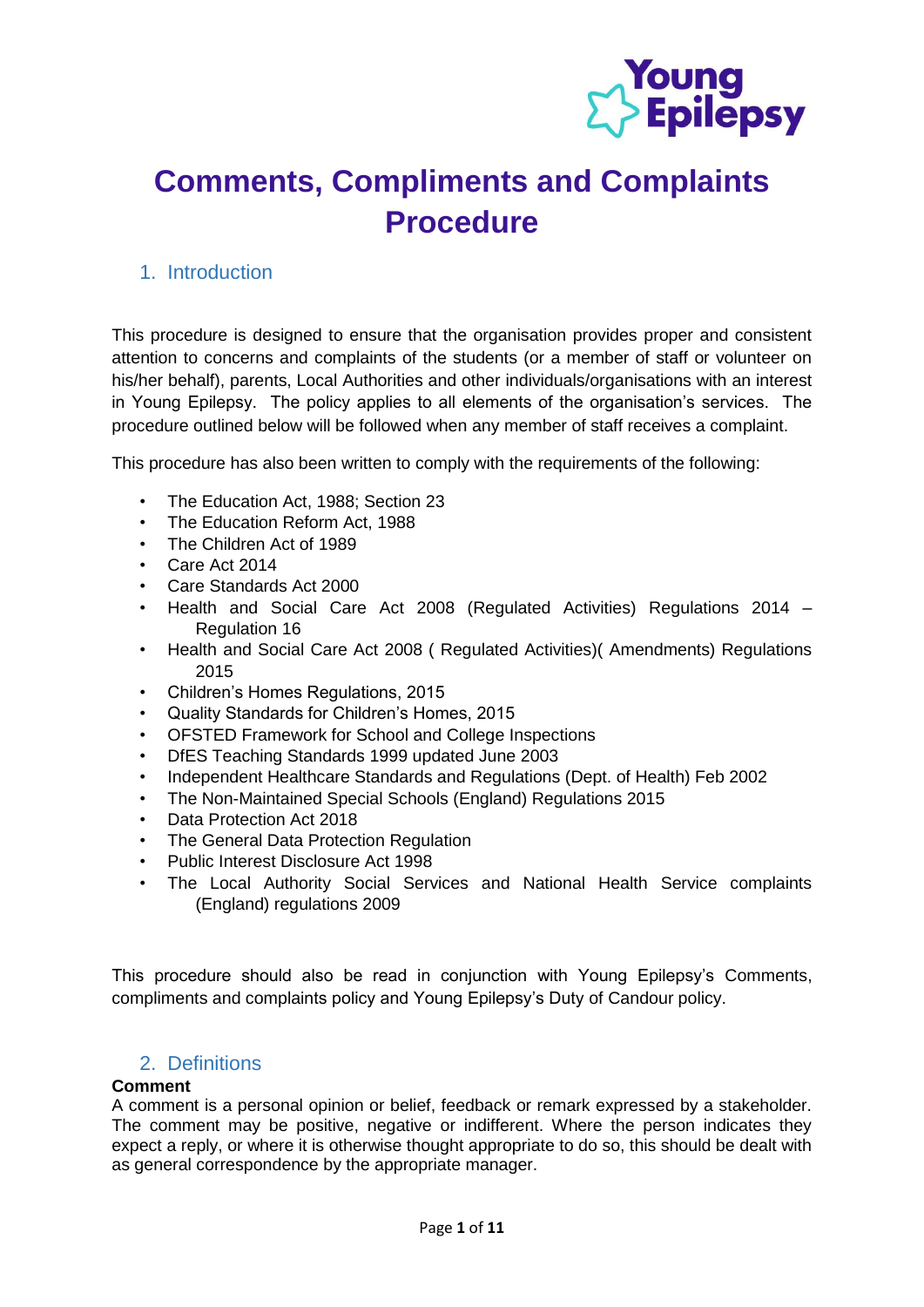

## **Compliment**

A compliment is positive recognition or praise for a service or individual.

#### **Concern**

A concern is defined as a matter of interest, importance or anxiety. Young Epilepsy aims to resolve all concerns informally, quickly and in collaboration with the person raising the concern. Concerns will be managed by the relevant manager in the service where the concern has been raised (for example House Manager, Assistant House Manager, Teacher or Tutor), and no formal records will be kept relating to concerns.

## **Complaint**

A complaint is defined as any written or verbal expression of dissatisfaction, or a perceived grievance or injustice by a student, a client, his or her parents/guardians, an official of a Local Education Authority or any other individual or organisation with an interest in Young Epilepsy.

Complaints are a valuable and constructive source of information concerning the degree to which we are able to meet the needs and expectations of our students, clients, their families, and the organisations which fund the services they receive. The nature of complaints and the precipitating factors provide the organisation with useful performance indicators. The way in which complaints are received, addressed and resolved offers another set of indices against which we can judge our performance as a service provider.

Any complaints that relate to safeguarding concerns of children and/or young people, will be managed via the Child and Adult Protection and Safeguarding Procedures and may require the involvement of local authority safeguarding teams.

It is important to understand the difference between a complaint, grievance or whistleblowing concern to ensure that the correct procedure is followed. The following should be helpful in clarifying the differences.

## 3. Exceptions

There are certain issues which fall outside the remit of this complaints procedure:

- Staff grievances
- Whistleblowing
- Disciplinary procedures
- Capability/Performance Management

#### **Grievance**

Grievances are concerns, problems or complaints raised by a staff member with the employer. Grievances can only be made by an employee, not a student, parent or Local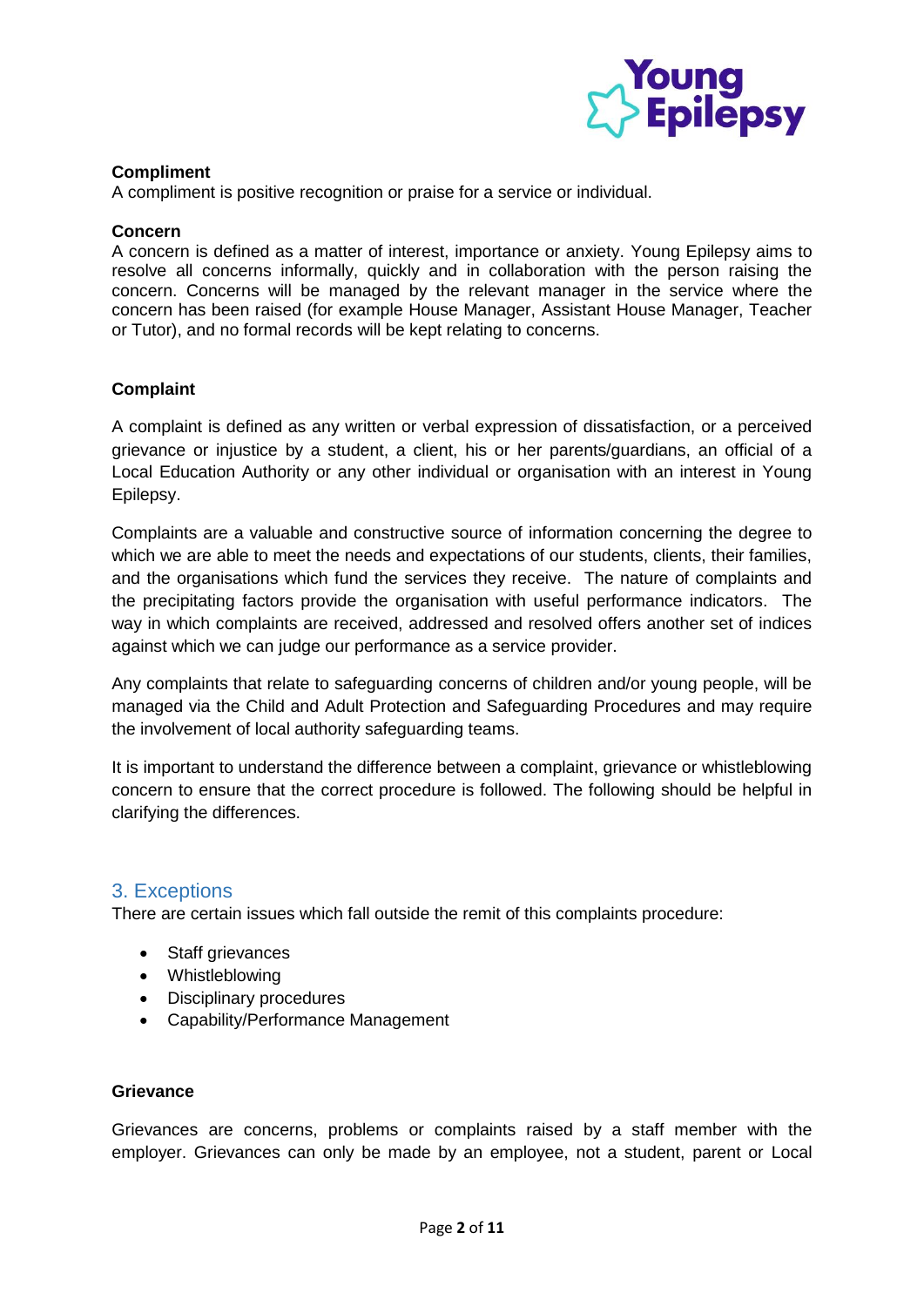

Authority. If a staff member has a grievance, the Young Epilepsy Grievance Procedure should be followed.

#### **Whistleblowing**

Whistleblowing is the term used when someone who works for an employer raises a concern about malpractice, risk, wrongdoing or possible illegality. Only those working in Young Epilepsy services can whistle blow. If a Young Epilepsy employee has a whistleblowing concern, they must follow the Young Epilepsy Whistleblowing Procedure.

#### **Disciplinary**

Matters concerning employee misconduct or poor performance resulting from negligence, lack of application or attitudinal problems are managed under the Young Epilepsy Disciplinary procedure. In such cases, an investigation will be undertaken and, where misconduct is proven, the matter may result in a disciplinary sanction against the employee.

#### **Capability/Performance Management**

Young Epilepsy expects all employees to achieve and maintain acceptable standards of conduct, attendance and performance. Where there are concerns with an employee's work performance, they will be managed under the Young Epilepsy Performance Management and Capability procedure. A distinction is made between an employee's inability to perform and a lack of performance due to wilful refusal, such cases are managed under the Disciplinary procedure.

## 4. General Advice

- The requirement to have a complaints procedure does not undermine efforts to resolve a concern informally by the relevant manager.
- At first it may be unclear as to whether the individual is raising a question or expressing an opinion rather than making a complaint. An initial discussion about the issue may help to clarify and decide what may need to happen next.
- Staff need to be clear about the difference between a concern and a complaint. Taking informal concerns seriously at the earliest stage will reduce the numbers that develop into formal complaints.
- If the issue remains unresolved after an informal process of clarifying and attempting to resolve the issue, the initial stage of the formal complaints procedure would follow.
- At each stage in the complaints procedure Young Epilepsy will endeavour to resolve the complaint at the earliest opportunity.
- Responses to concerns and complaints are based on openness, candour and integrity and Young Epilepsy will apologise when responsibility is acknowledged for any failures.
- Once a complaint has been made it can be withdrawn at any time by the Complainant.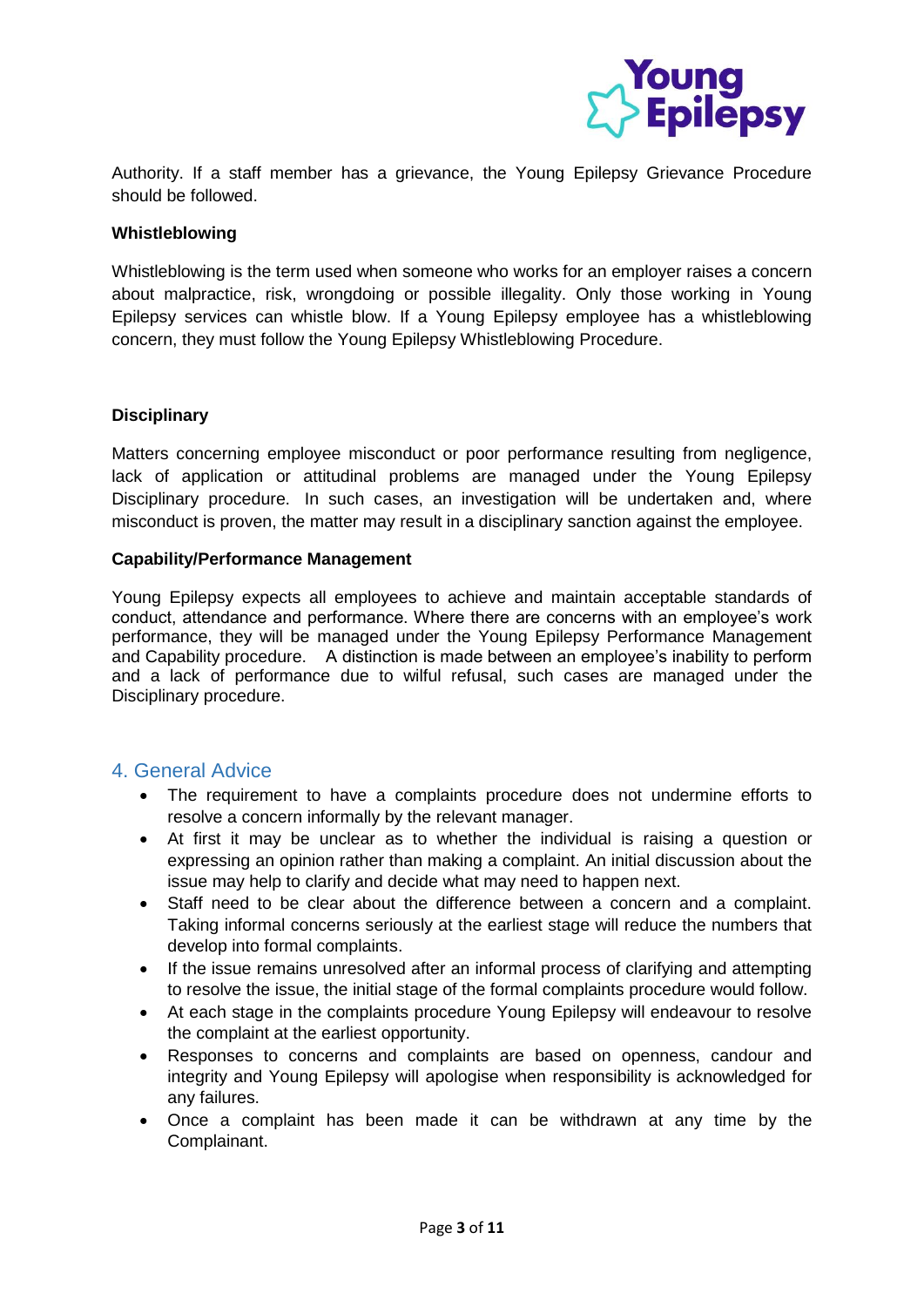

- Consent and confidentiality must not be compromised during the complaints process unless there are professional or statutory obligations that make this necessary, such as safeguarding.
- There is a nominated member of staff responsible for overseeing the management of complaints in Young Epilepsy within the Compliance Team, known as the Complaints Coordinator.
- The Complaints Coordinator takes responsibility for overseeing the complaints records, the progress of each complaint, the final outcome and the monitoring of actions.
- A complaint may be made in person, by telephone, or in writing. A Complainant doesn't have to state that they are 'making a complaint' for their concern to be treated as such.
- The complaints procedure must be reviewed every year by Young Epilepsy's Trust Board and Education Governing Body.

# 5. Procedure

## **Compliments procedure**

Each service will collect compliments provided, and these will be recorded by the manager on to a collective electronic compliments log on SharePoint so that the Executive Team and Trust Board can be made aware of all of the compliments received.

## **Informal Concerns Resolution**

1.1 Where possible and appropriate, staff should try to resolve concerns raised informally and swiftly to find a satisfactory outcome for all parties.

1.2 Staff may be able to resolve concerns immediately without speaking to a manager, however a manager should be informed that the concern was raised to ensure a satisfactory resolution is achieved.

1.3 No record of concerns or their response is required.

1.4 If a satisfactory outcome is not achieved informally, the formal complaints procedure should be initiated. The person raising the concern must always be asked whether they are satisfied with the outcome of an informal resolution process.

## **Formal Complaints Resolution**

A complaint can be raised in two ways:

- 1. Via any Young Epilepsy staff member in writing or verbally.
- 2. Sending an email to [complaints@youngepilepsy.org.uk](mailto:complaints@youngepilepsy.org.uk)

When a complaint is received, it is necessary that the staff member receiving the complaint, records this in writing and passes it over immediately to the Complaints Coordinator who records this on the Complaints Log on SharePoint.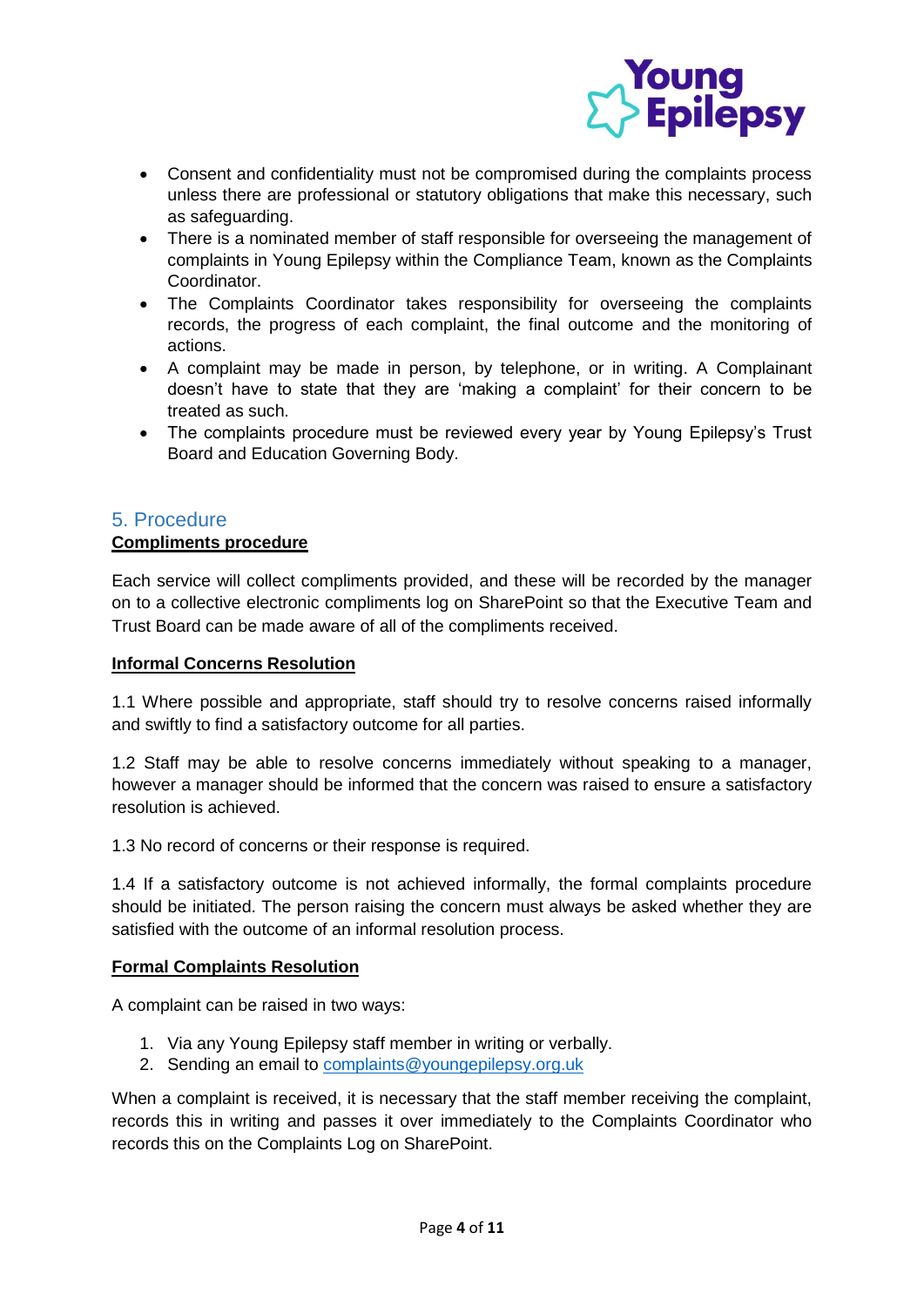

If a complaint is received outside of administrative working hours, the Duty Manager will be contacted and advised of the facts. The Duty Manager may contact the 'on call' executive to discuss the matter and agree on any immediate actions required.

The Complaints Coordinator will liaise with the relevant manager and Director to establish at what level the complaint will be managed. The stages of a complaint are:

| Stage 1 Complaint | The complaint is about a specific location within a<br>service<br>This complaint is a standalone issue and not part<br>$\bullet$<br>of a repeat pattern of complaints.<br>No implications regarding the reputation of the<br>$\bullet$<br>organisation or wide spread significant impact                                               |
|-------------------|----------------------------------------------------------------------------------------------------------------------------------------------------------------------------------------------------------------------------------------------------------------------------------------------------------------------------------------|
| Stage 2 Complaint | If the Complainant remains dissatisfied with the<br>$\bullet$<br>response from stage 1.<br>• A referral to a regulator may be required<br>(CQC/Ofsted)<br>The reputation of the organisation is at risk<br>$\bullet$<br>The concerns are wide spread in the organisation<br>$\bullet$<br>or will have a significant impact on students |
| Stage 3 Complaint | If the Complainant remains dissatisfied with the<br>$\bullet$<br>response from stage 2<br>The complaint is about the Executive Team or an<br>$\bullet$<br>individual Governor or Trustee                                                                                                                                               |

# **Stage 1 Complaint Resolution Procedure**

2.1 The Complaints Coordinator will pass a Stage 1 complaint to the appropriate Head of Service and copy in the relevant Director.

2.2 The complaint will be acknowledged to the Complainant by the Complaints Coordinator, within 48hrs of receipt of the complaint.

2.3 The Head of Service will ensure the complaint is investigated by an appropriate manager and inform the relevant Director and Complaints Coordinator who they have identified.

2.4 Notes will be kept of all meetings, conversations and of the receipt of any documentation

2.5 The outcome of the complaint investigation will be passed to the appropriate Head of Service who commissioned the investigation.

2.6 The Head of Service will write the response to the Complainant but this will be approved by the relevant Director. Once the letter is agreed, this will be sent to the Complainant and copied to the Complaints Coordinator. The Head of Service will offer to meet with the Complainant to discuss the outcome and ensure a resolution is achieved.

2.7 If the Complainant remains dissatisfied with the outcome, they can formally request for their complaint to be escalated for Stage 2 resolution. This must be submitted in writing, within 10 working days of receipt of the final response letter, to the Complaints Coordinator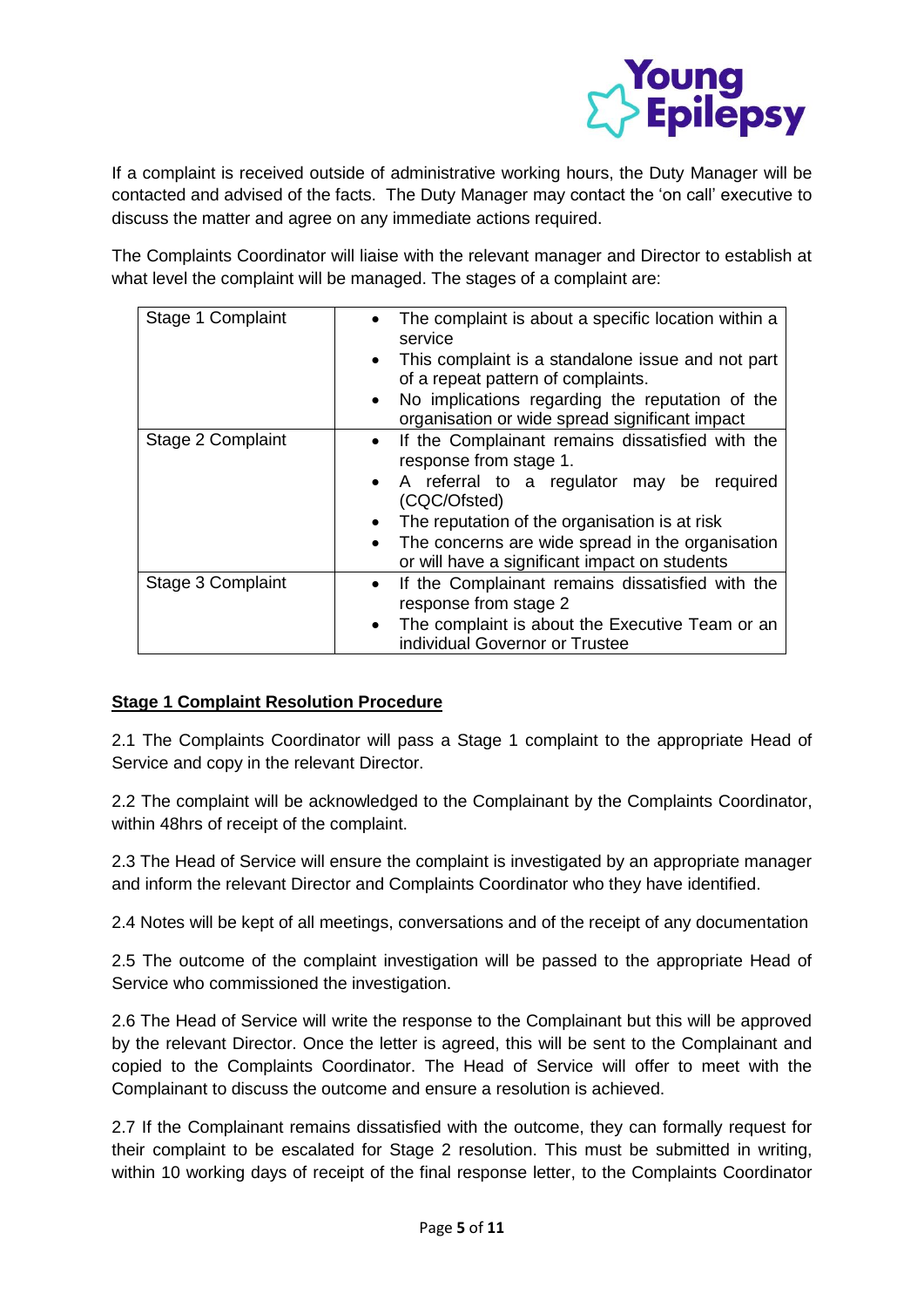

outlining why and/or which parts of the process they remain dissatisfied with.(See 'Escalation Process' section below)

## **Stage 2 – Complaints Formal Resolution**

3.1 The Complaints Coordinator will pass the Stage 2 complaint to the relevant member of the Executive Team.

3.2 The complaint will be acknowledged to the Complainant by the Complaints Coordinator, within 48hrs of receipt of the complaint.

3.3 The member of the Executive Team will refer the complaint to an appropriate manager or Director to investigate and inform the Complaints Coordinator who they have identified.

3.4 Notes will be kept of all meetings, conversations and of the receipt of any documentation

3.5 The outcome of the complaint investigation will be passed to the member of the Executive Team who commissioned the investigation.

3.6 The member of the Executive Team will inform the Complainant and the Complaints Coordinator of the outcome of the complaint investigation in writing. The member of the Executive Team will offer to meet with the Complainant to discuss the outcome and ensure a resolution is achieved.

3.7 If the Complainant remains unsatisfied with the outcome, they can formally request for their complaint to be passed for Stage 3 resolution. This must be submitted in writing, within 10 working days of the receipt of the final response letter, to the complaints coordinator, outlining why and/or which parts of the process they remain dissatisfied.. (See 'Escalation Process' section below)

## **Stage 3- Complaints Formal Resolution**

4.1 The Complaints Coordinator will pass the Stage 3 complaint to the Chief Executive and the Chair of Trustees (unless this has already been received directly).

4.2 The Chief Executive and the Chair of Trustees will then appoint a Trustee to investigate the complaint and the Complaints Coordinator will pass the complaint to the identified Trustee.

4.3 The complaint will be acknowledged to the Complainant by the Complaints Coordinator, within 48hrs of receipt of the complaint.

4.4 Notes will be kept of all meetings, conversations and of the receipt of any documentation

4.5 The Trustee will inform the Chief Executive of the outcome of the investigation.

4.6 The Chief Executive will inform the Complainant and the Complaints Coordinator and the Chair of Trustees about the outcome of the complaint investigation in writing.

4.7 There is no right of appeal against a Stage 3 decision.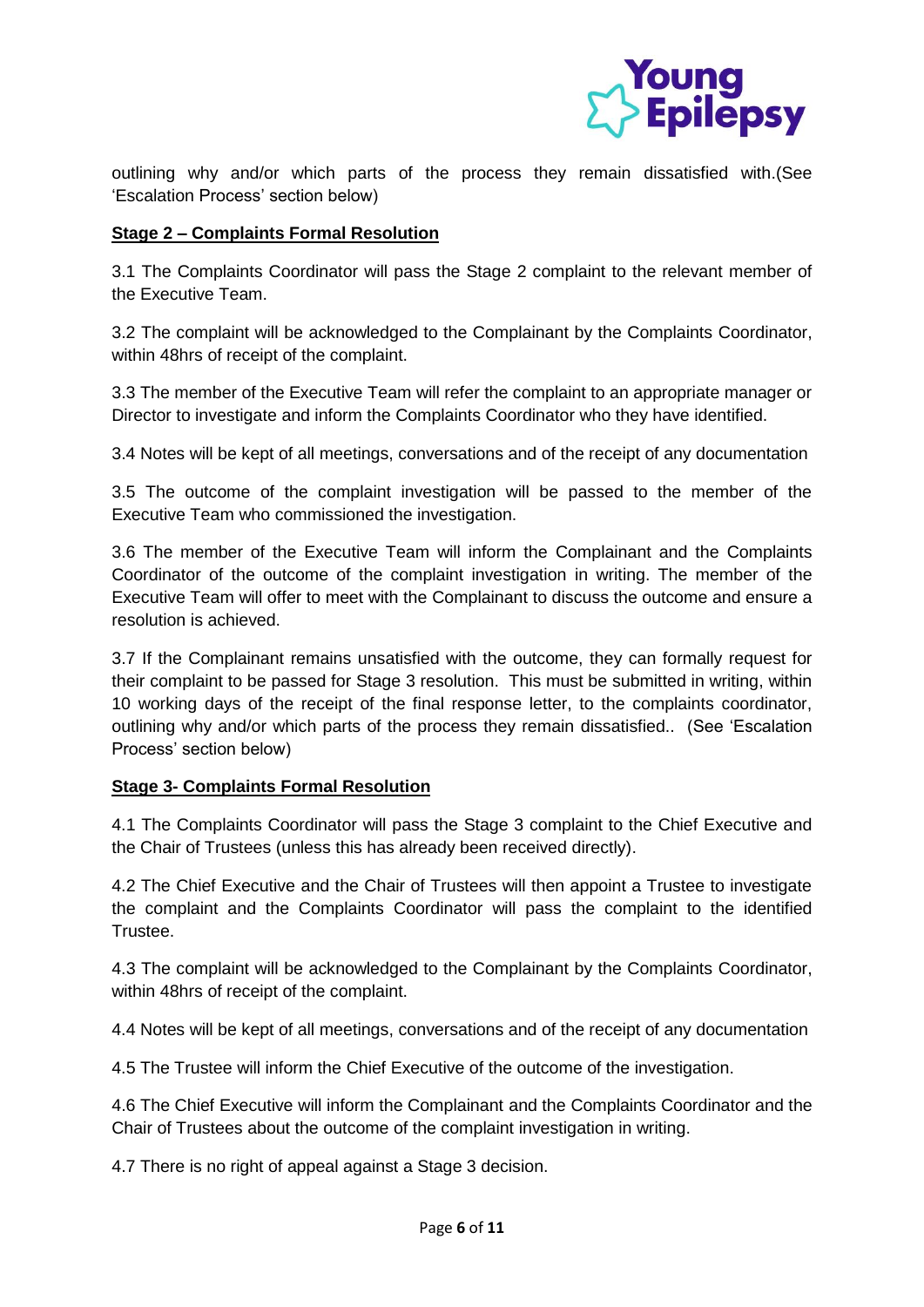

4.8 If the Complainant remains dissatisfied the Complainant will be advised of their right to refer their complaint to the Charities Commission, Ofsted and/or CQC.

## **Escalation process**

## **Stage 1- 2**

4.9 On receipt of a response from a complainant advising dissatisfaction with a complaint outcome, the Complaints Coordinator will advise the relevant member of the Executive Team that a complaint has escalated to Stage 2.

4.10 After reading the rationale for the remaining dissatisfaction, the member of the Executive Team will commission a review which will be undertaken by an appropriate manager or Director as assigned by them.

4.11 The member of the Executive Team will inform the Complaints Coordinator who they have identified and an acknowledgement of this and the time frame for completion will be sent to the complainant within 48 hours.

4.12 The conclusions of the review should be sent to the complainant within 10 working days.

#### **Stage 2-3**

4.13 On receipt of a response from a complainant advising dissatisfaction with the conclusions of the review, the Complaints Coordinator will advise the Chief Executive that a complaint has escalated to Stage 3. The Chief Executive will inform the Chair of the **Trustees** 

4.14 After reading the rationale for the remaining dissatisfaction, the Chief Executive will commission a review which will be undertaken by a Trustee or appropriate Executive Member.

4.15 The Chief Executive will inform the Complaints Coordinator who they have identified and an acknowledgement of this and the time frame for completion will be sent to the complainant within 48 hours.

4.16 The conclusion of the review should be sent to the complainant within 10 working days.

#### **Enabling children, young people and adults at risk to raise comments and complaints.**

Children and adults who receive services from Young Epilepsy have a right to voice their comments and complaints, and to have these taken seriously. The Complaints Procedure is communicated directly to children and young people through the initial materials they are given when they join Young Epilepsy.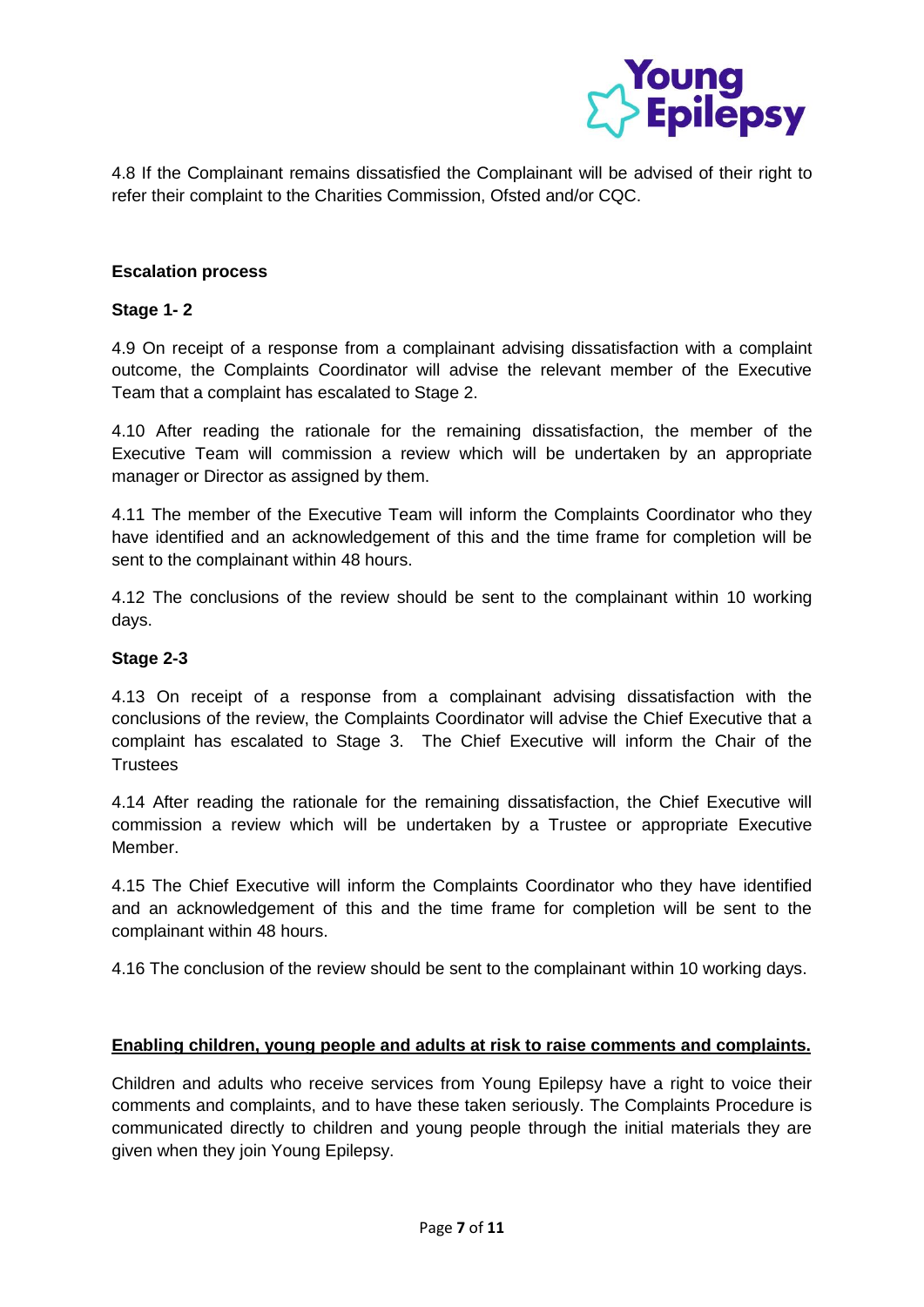

We recognise that all children need to be supported to know how to make a complaint, regardless of their age or level of ability. Therefore it is important that we diversify and individualise our communication and support to students.

Young Epilepsy promotes the following as ways in which a child or adult can tell us about their comments or complaints:

- Communicating with any staff member who will follow the procedure outlined in this document.
- Contacting the Complaints Coordinator directly via email or telephone.
- Meeting the independent advocate who attends Young Epilepsy fortnightly, and who will then pass over any complaints received to the Complaints Coordinator.
- Contacting the Children's Commissioner or regulator with their complaint as per posters in all residential services.

Young Epilepsy also ensures that this procedure is available to parents, carers and other stakeholders via the Young Epilepsy website as well as through direct publicity.

# 6. Response Times

The vast majority of complaints should be resolved and final responses sent within 20 working days of receipt, covering 52 weeks a year. If it is anticipated that the resolution and final response will not be possible within that timescale, then this will be discussed with the Complainant and a holding letter will be prepared and sent by the commissioner of the investigation, indicating the expected timescale for final response and the reasons for the delay.

# 7. Investigation Process

In investigating and resolving complaints, we will:

- Discuss with the Complainant to clarify the precise nature of the complaint and the Complainant's desired resolution;
- Obtain relevant reports/statements from staff responsible for the area of activity about which the complaint has been made;
- Obtain any relevant records to assist in the investigation.

Responses to complaints will be prompt and honest. If the complaint is justified, the response should acknowledge that fact and offer an apology. Defensive or vague responses tend to inflame the situation. It is important to state in the reply whether the complaint has been upheld or not and details of the action taken should be provided.

Similarly, if a complaint is found to be unjustified the response should make that finding and the basis for it clear. In whatever way a complaint is resolved, care must be taken to ensure that the Complainant is treated with respect and consideration and relationships are not damaged in any way as the result of a complaint having been lodged. Details of the procedure for redress will be explained within the letter of response.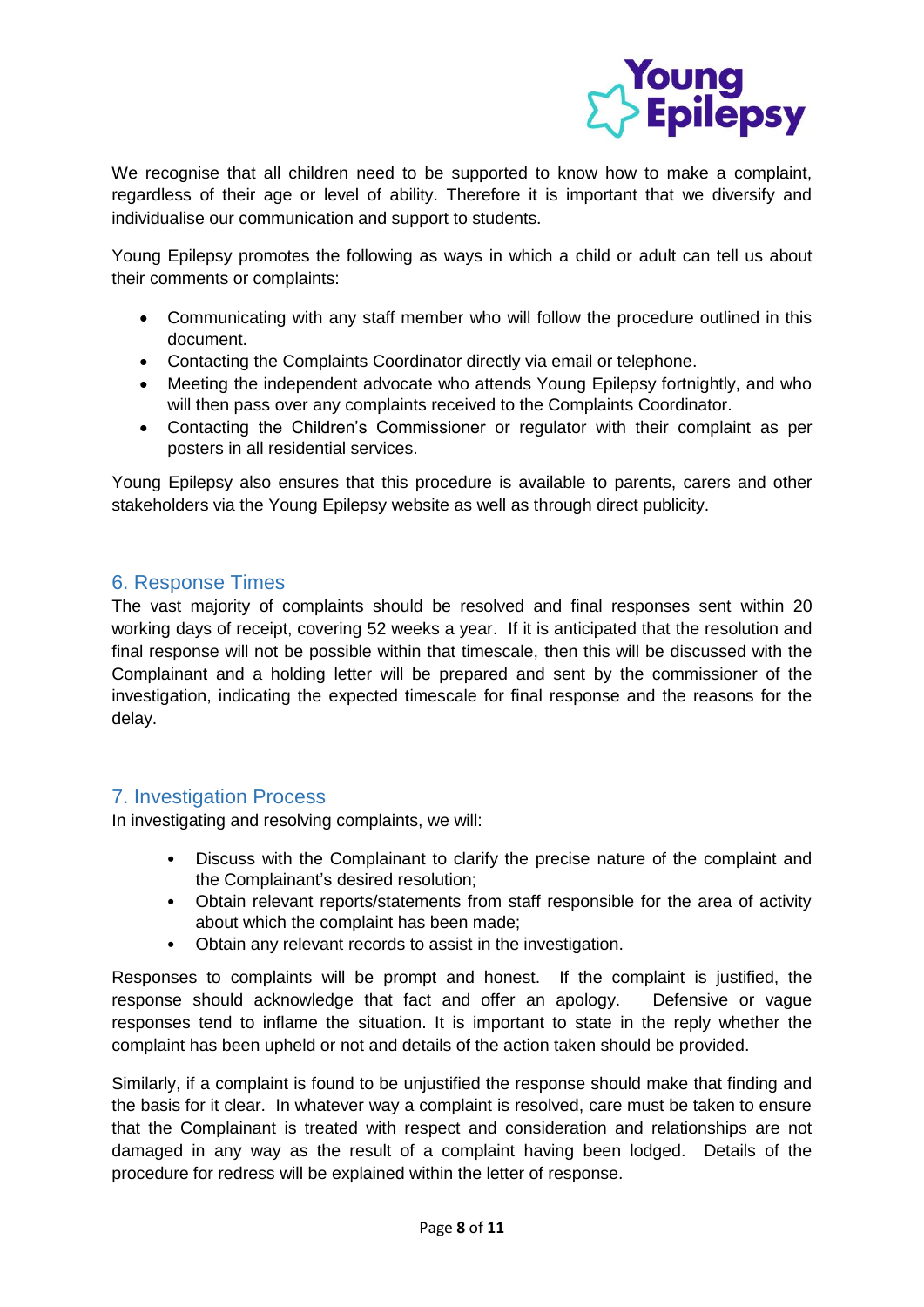

A complaint should not be investigated by someone who is implicated in the complaint.

Those who investigate complaints, must have completed the necessary internal training to ensure that the quality of investigations is to the required high standard.

During the course of the complaint relevant legal and insurance advice will be sought as appropriate by Young Epilepsy.

# 8. Recording and Monitoring Complaints

As soon as a complaint is received by Complaints Coordinator, this will be logged on the electronic Complaints Log. This allows Young Epilepsy to ensure that all complaints are recorded consistently and that the investigation and actions resulting in a complaint being raised are monitored and transparent.

We are required to notify the Adult Social Care Customer Relations Team via email on asc.customerrelations@surreycc.gov.uk of any new complaints that Young Epilepsy receives relating to students aged over 18 years whose package of care is commissioned in part or in full by Surrey County Council. We will inform them of the following:

- the name of the complainant
- the name of the person whom the complaint is being raised on behalf of,
- The date you received the complaint and an outline of your planned investigation and response.

Once a complaint investigation is concluded, there are likely to be actions and recommendations generated, to ensure that Young Epilepsy continues to develop services in order to provide the best care, education and health provision for children, young people and adults at risk. The Complaints Log will be updated by Complaints Coordinator to ensure that all actions and recommendations are recorded and then monitored. The Complaints Coordinator will update the Complaints Log at least monthly upon receiving evidence and information to ensure that the actions are implemented.

The Complaints Log will be accessible on SharePoint to the Complaints Coordinator, Heads of Service and Executive Team.

The Trust Board and Education Governing Body will be responsible for sampling complaints held on the Complaints log at least annually, as well as monitoring trends and areas of risk, to ensure that the complaints process is effective and that appropriate actions and recommendations are being implemented as a result of complaints.

The Clinical Governance Steering Group will also monitor and analyse any complaints that implicate a clinical governance issue.

When the Complaints Coordinator is unavailable, the management of complaints will be delegated to a deputy who will fulfil the role in any interim period.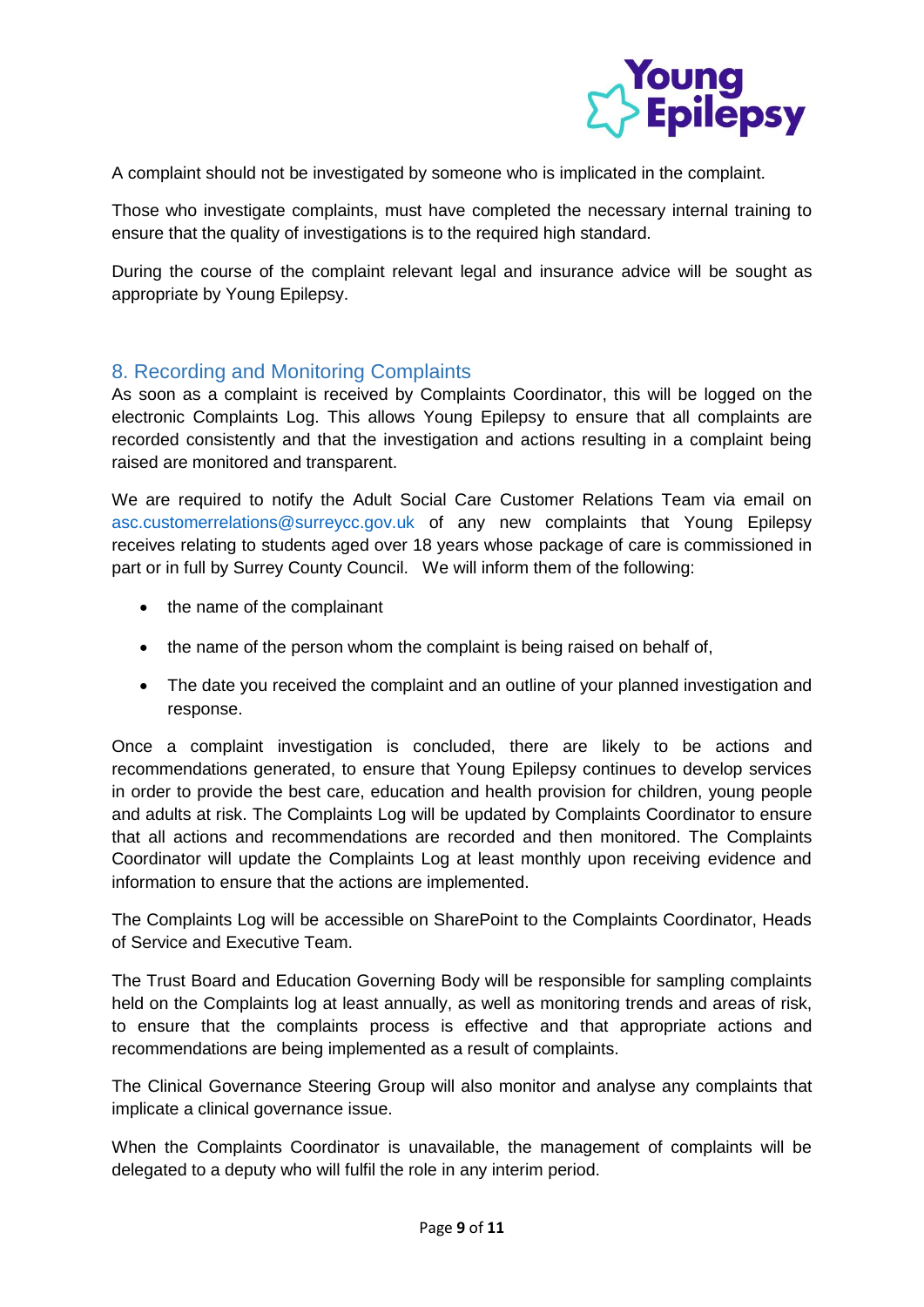

# 9. Referral to other organisations

If, at any stage of the procedure the Complainant is unhappy with the process of the investigation or in its resolution, they may refer the matter to the organisations listed below.

1. For Adult Social Care Services and Health Services:

| The Care Quality Commission<br>Citygate, Gallowgate,<br>Newcastle upon Tyne, NE1 4WH |                |
|--------------------------------------------------------------------------------------|----------------|
| <b>Customer Services Telephone:</b>                                                  | 03000 616161   |
| Young Epilepsy Provider ID:                                                          | 1-101610290    |
| Young Epilepsy Location ID:                                                          | 1-137790641    |
| Website:                                                                             | www.cgc.org.uk |

2. For Educational Services and Children's Residential Care:

Ofsted, 3rd Floor, Royal Exchange Buildings, St Ann's Square, Manchester, M2 7LA

Telephone: 08456 404040

Young Epilepsy Children's Home Registration Number: SC394025

Website: [www.gov.uk/government/organisations/ofsted](http://www.gov.uk/government/organisations/ofsted)

3. The Local Government Ombudsman in the following ways.

Local Government Ombudsman

PO Box 4771

Coventry, CV4 0EH

Telephone: 0300 061 0614

By texting 'call back', with your name and mobile number, to 0762 480 3014. Someone will then call you.

Website: [www.lgo.org.uk](http://www.lgo.org.uk/)